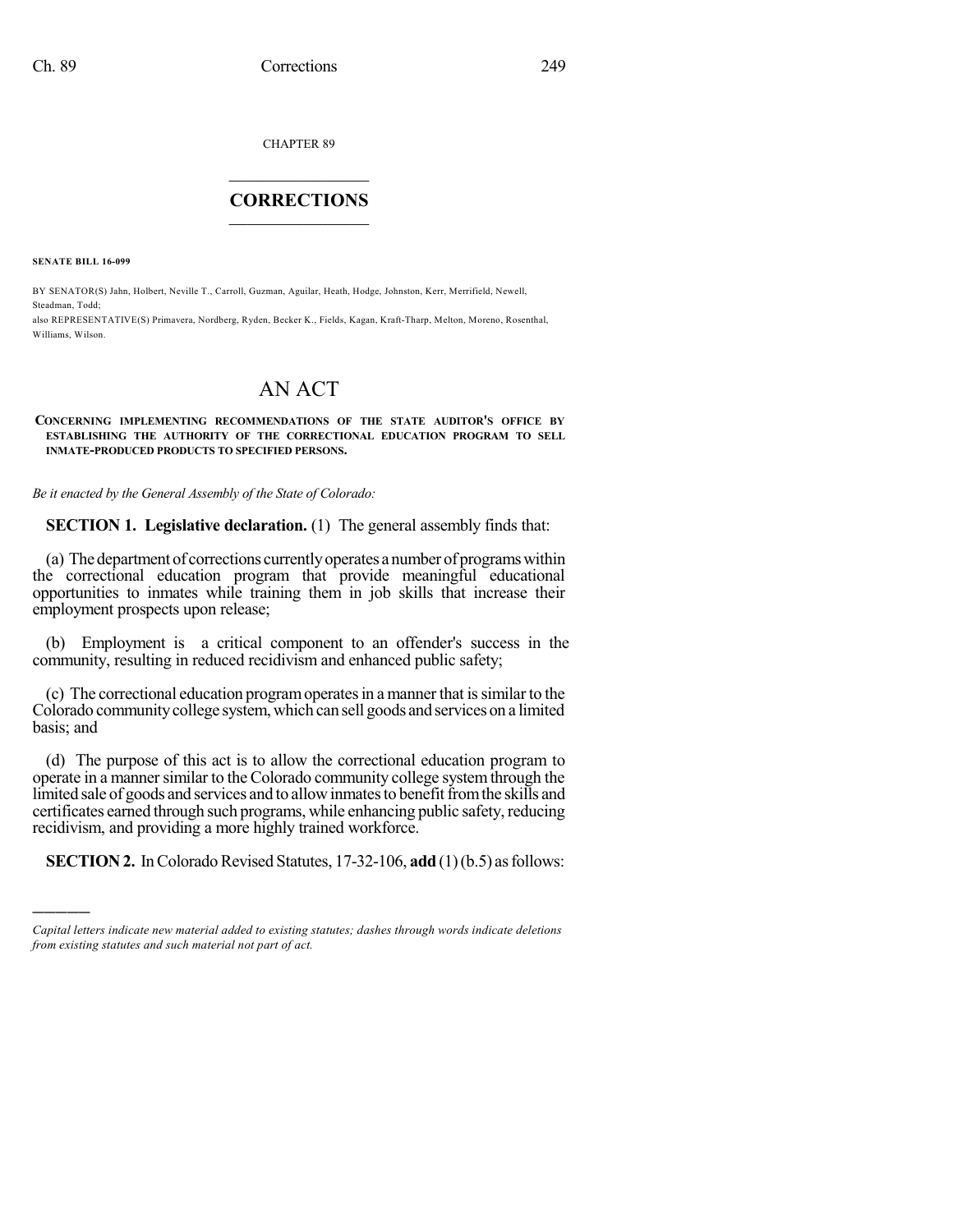**17-32-106. Powers and duties of the program.** (1) In connection with the development and implementation of the correctional education program, the program shall have the following powers and duties:

(b.5) TO SELL GOODS AND SERVICES PURSUANT TO THE PROVISIONS OF SECTION 17-32-108;

**SECTION 3.** In Colorado Revised Statutes, **add** 17-32-108 as follows:

**17-32-108. Sale of goods and services.** (1)(a) THE CORRECTIONAL EDUCATION PROGRAM IS AUTHORIZED TO SELL GOODS AND SERVICES TO INMATES, INVITED GUESTS, EMPLOYEES OF THE DEPARTMENT, GOVERNMENTAL AGENCIES, OR NONPROFIT ORGANIZATIONS ONLY IF THE PROVISION OF THE GOODS OR SERVICES OFFERS A VALUABLE EDUCATIONAL EXPERIENCE FOR INMATES AND FULFILLS THE GOALS AND OBJECTIVES OF THE PROGRAM.

(b) THE DEPARTMENT SHALL ADOPT PROCEDURES FOR HEARING COMPLAINTS OF UNFAIR COMPETITION BY PRIVATELY OWNED BUSINESSES. IF A PRIVATELY OWNED BUSINESS MAKES A COMPLAINT OF UNFAIR COMPETITION IN RELATION TO THE ACTIVITIES OF THE CORRECTIONAL EDUCATION PROGRAM, THE DEPARTMENT SHALL HOLD A HEARING ON THE COMPLAINT. THE EXECUTIVE DIRECTOR OR HIS OR HER DESIGNEE SHALL HEAR THE COMPLAINT, AND THE DECISION OF THE DIRECTOR OR DESIGNEE IS FINAL. AS PART OF THE REPORT REQUIRED BY SECTION 17-32-105 (8), THE DEPARTMENT SHALL REPORT THE NUMBER OF COMPLAINTS FILED PURSUANT TO THIS PARAGRAPH (b) AND THE OUTCOME OF THE COMPLAINTS.

(2) (a) THE PROGRAM SHALL FIX AND DETERMINE THE PRICES AT WHICH ALL LABOR IS PERFORMED AND AT WHICH ALL GOODS AND SERVICES PRODUCED ARE SOLD. SUCH PRICES MUST BE AS NEAR TO THE PREVAILING MARKET PRICES FOR GOODS AND SERVICES OF SIMILAR QUALITY AS IS PRACTICAL, OR GOODS AND SERVICES SOLD THROUGH THECOLORADO COMMUNITY COLLEGE SYSTEM PURSUANT TO SECTION 24-113-104, C.R.S.

(b) THE PROGRAM SHALL ENSURE THAT THE LEVEL OF QUALITY OF GOODS AND SERVICES PRODUCED IS COMPARABLE TO SIMILAR GOODS AND SERVICES AVAILABLE FROM THE PRIVATE SECTOR OR THE COLORADO COMMUNITY COLLEGE SYSTEM. THE SALE OF SUCH GOODS OR SERVICES SHALL NOT GIVE RISE TO ANY WARRANTIES. NO REFUND OR REPLACEMENT SHALL BE MADE AFTER NINETY DAYS FROM THE DATE OF THE SALE.

(c) THE CORRECTIONAL EDUCATION PROGRAM SHALL TRANSMIT ALL REVENUES COLLECTED BY THE PROGRAM FROM THE SALE OF GOODS OR SERVICES TO THE STATE TREASURER FOR DEPOSIT IN THE CORRECTIONAL EDUCATION PROGRAM FUND, CREATED PURSUANT TO SECTION 17-32-107.

**SECTION 4.** In Colorado Revised Statutes, **amend** 17-32-107 as follows:

**17-32-107. Correctional education program fund.** There is hereby created in the state treasury the correctional education program fund, which shall be administered by the program and that shall consist CONSISTS of all moneys received